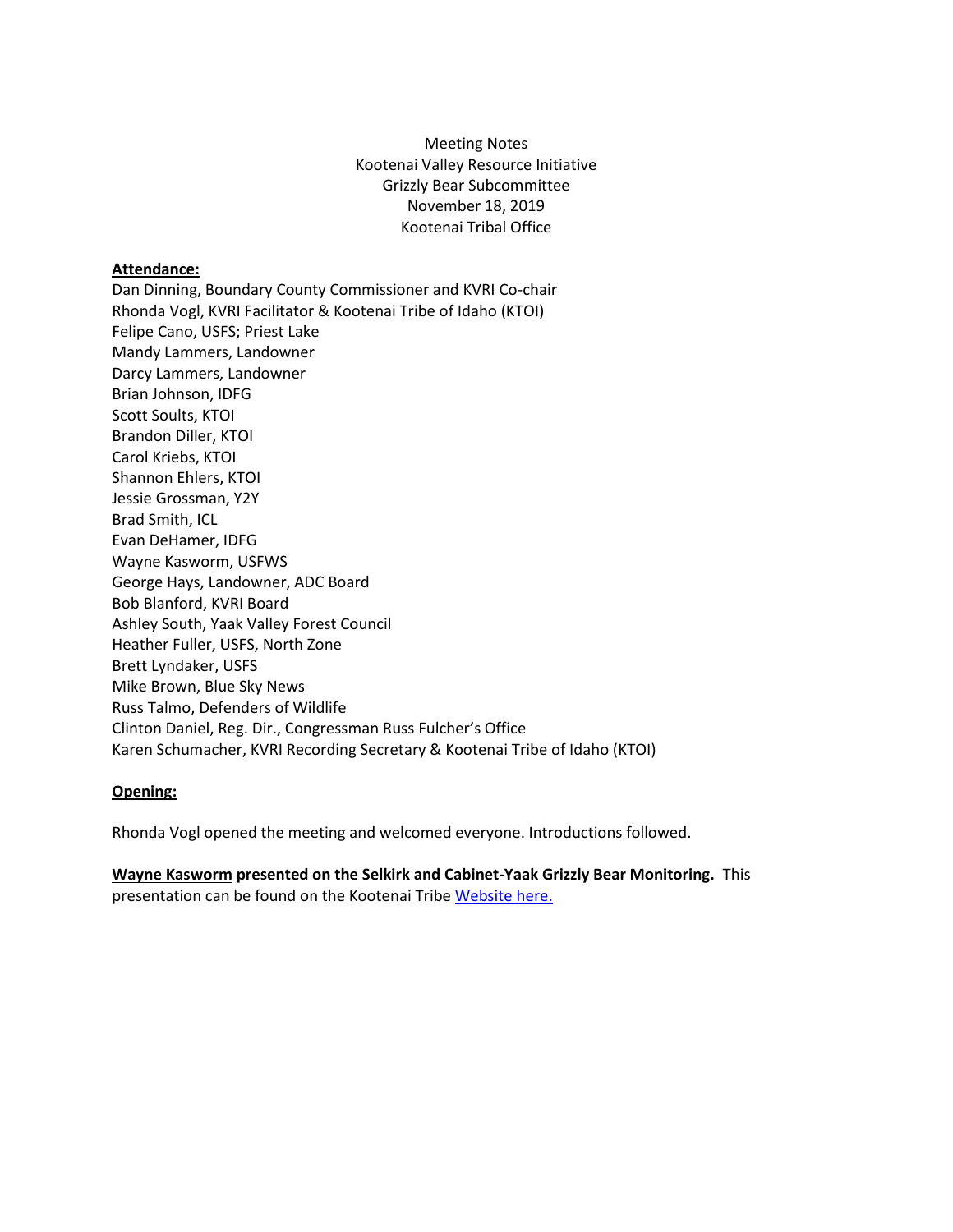**Scott Soults presented information regarding human-grizzly bear interactions. Items that were covered referenced several handouts that can be found on the Kootenai Tribe Website [linked here:](http://www.kootenai.org/kvri_docs.html)**

- *Media Release Boundary County Waterways Board and Kootenai Tribal Wildlife Program Install Animal-Resistant Heavy Duty Trash Receptacles at Local Boat Ramps*
- *Human-Large Carnivore Incident Guide*
- *Safeguarding the Ranch, Farm, and Home from Grizzly Bears*
- *Appendix F. Montana conflict Grizzly Bear Management*

Following a brief mention of 4 bear-proof trash receptacles at local boat ramps, Scott opened with an acknowledgement of the contribution of information made by the Selkirk/Cabinet-Yaak Ecosystems (SCYE) Subcommittee of the Interagency Grizzly Bear Committee (IGBC) "Draft" meeting notes from 11/6/19 at Idaho Department of Fish and Game (IDFG) Regional office in CDA, Idaho. He would like the group to explore our local needs, within the Selkirk/Cabinet-Yaak ecosystem, and define what the important issues are in order to bring that information back to the larger IGBC group.

Dan Dinning noted that 20 years ago, even 15 years ago there were no bears on the North Bench and no need for a protocol for bear/human interaction. In the last 5 years the number of bears has increased into that area. (As opposed to people moving into bear habitat – bears moved into where people are) Dan shared the agreed upon idea that the public needs to be involved in the sharing of information and the process of developing ideas and plans for what might help.

Discussion began regarding developing the possible methodology for public notification of Grizzly Bear information and sightings.

Scott continued with his hope that there will be funding to assist with the needs. Scott passed out the *Human-Large Carnivore Incident Guide*. It was noted that this was developed as a suggested methodology for internal Forest Service use and was not vetted by the general public. Scott hoped that it would provide a foundation for discussion and identify local needs for a public awareness process. Of note was the situational guidance to 4 different events.

- 1. Observance of Large Carnivore in High Human Use Area
- 2. Continued Presence of Large Carnivore in the Same Area
- 3. Carnivore Observed Feeding on Unsecured, Unnatural Food
- 4. Carnivore is Determined to be a Nuisance Animal

Scott also passed out Montana Fish Wildlife and Parks (MFWP) *Appendix F. Montana conflict Grizzly Bear Management* handout that demonstrates a flow-chart approach to human/bear conflict management and thought it would be helpful to get IDFG's input on it. Currently IDFG does not have a process like that of MFWP and it was thought that the referenced handout might assist in the development of a decision-making process when dealing with human/bear conflicts.

Scott asked the group to discuss notification issues, questions and suggestions. He brought up a few for consideration and discussion.

\*Phone Tree?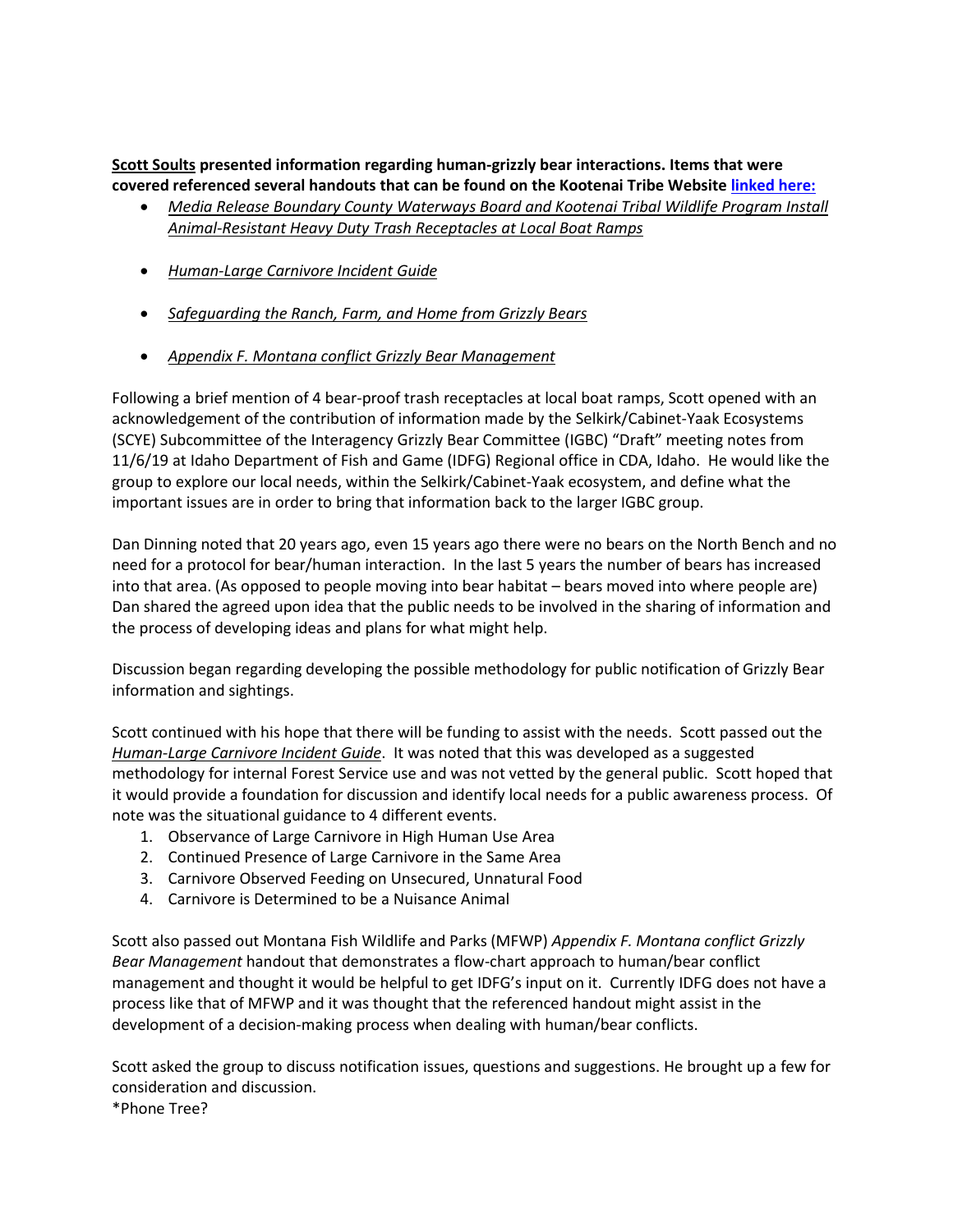What would set up a call situation? Bears in orchard? Who would be the initial contact person? \*Hotline?

People would call in for information

\*Facebook?

Although not everyone has an email or internet, it is still one point of possible notification.

In June 2019, we knew for sure that there was a minimum of 6 Grizzly on the North Bench before one male was eliminated following human/bear conflict.

Landowners present at the meeting recounted the incident that resulted in a grizzly killing 2 lambs. The case was made that just prior to the aforementioned incident, a neighbor had experienced a grizzly killing several (5) rams. It was thought that had there been notification(s), precautions could have been taken. They have small children, as do their neighbors, and different choices would have been made with fore knowledge.

A discussion was had regarding a phone tree that neighbors could use for alerting each other.

Dan Dinning added that the current culture is different then times before and that people are wanting a reasonable answer for how to manage bear/human interactions. Dan stated that we have an opportunity now to develop a plan that is designed to let people know about a bear before it gets into trouble. Because bears are (should be) in hibernation, we have an opportunity to prepare. He noted that this offers a potential to use a conflict specialist to help develop protocols that would help deal with human/bear encounters, and encourage bears to utilize native habitats.

Discussion was had about developing protocols to reduce human-bear interactions, encourage bears to utilize native habitats, and be proactive before there are issues. Scott distributed "*Safeguarding the Ranch, Farm, and Home from Grizzly Bears".*

Russ Talmo, from Defenders of Wildlife, provided information from his involvement with various entities in the Pacific Northwest. He noted that the issue (public need for information) is the same regardless of geographical location and that he feels it is not feasible to expect current staffing to manage and conduct information sharing to the general public for proactive action.

He mentioned existing automated phone trees, and offered the suggestion that locally, neighborhoods can effectively use a phone tree.

Scott asked what would triggers the call – a bear, a grizzly bear or other predators? A bear getting in an orchard or just seeing a bear? Discussions commenced.

Dan revisited the question of what action can be done proactively? A question was asked if the agencies can do something before a bear gets into trouble (e.g. hazing) to encourage it to return to its habitat. Brian Johnson of IDFG responded that yes, they can but the outcomes are inconclusive. The bear may stay or it may return. It is unknown how effective harassment/hazing is for bear removal. Current staffing does not allow for all bears to be dealt with by agency personnel. It's one thing for a biologist to be notified when a bear is getting into trouble but it's entirely different for proactive or simple notification.

Wayne Kasworm added that there is a wide spectrum of actions people will take from buckshot (that is harmful) to making noise and also allowing dogs to chase bears away.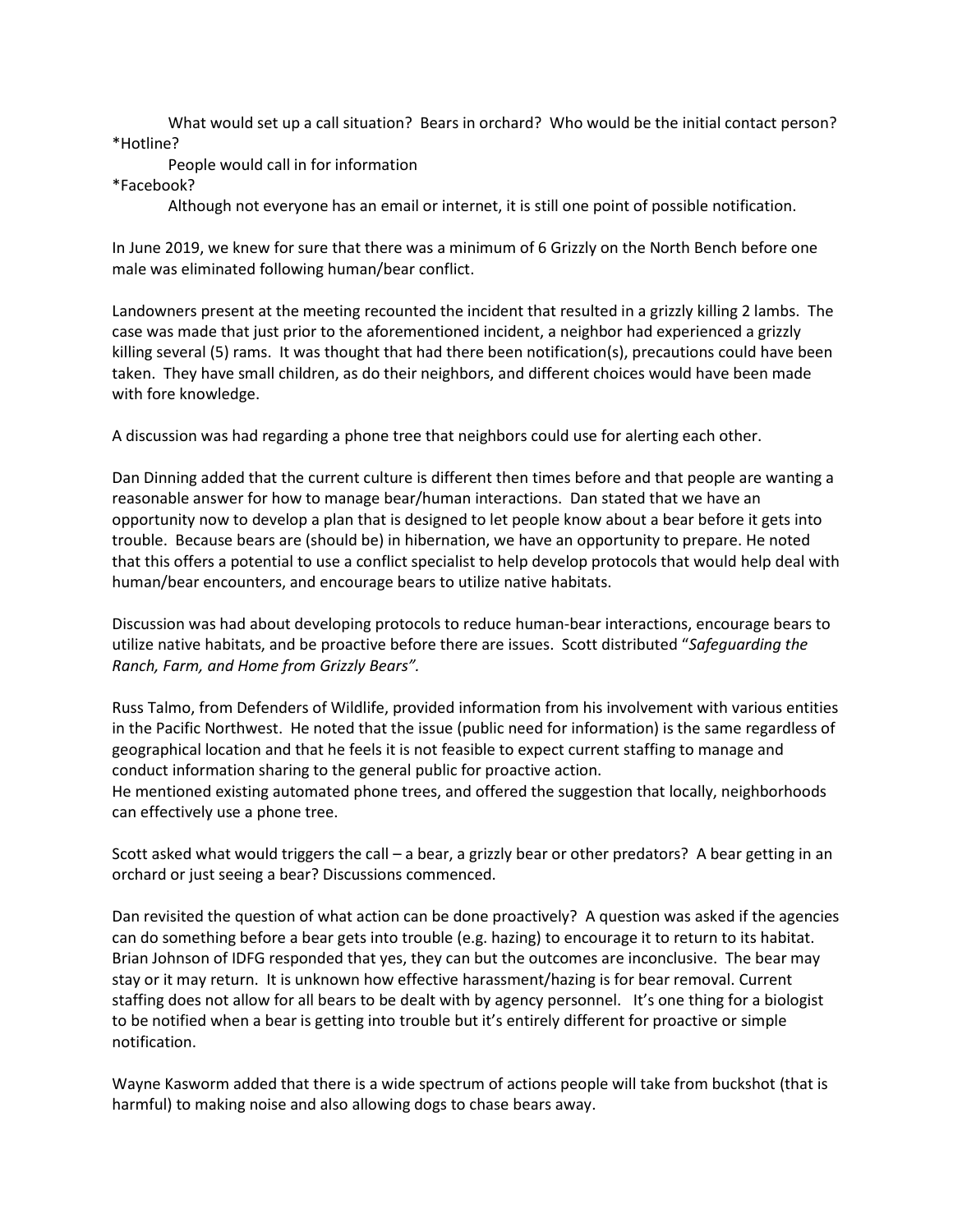Jessie Grossman of Y2Y asked if landowners are more likely to be proactive and inform each other now or are they also looking for more of an agency structure for this to happen in.

There seems to be agreement that a lack of awareness/lack of foreknowledge, when a grizzly is in an inhabited area, was a problem. If another neighbor would have called, there would have been more of an opportunity for different actions. It was thought our community would be on board for a phone tree type of system, where neighbors contact one another.

A concern was voiced that there is no compensation in Idaho for the loss of livestock etc. from Grizzly while there is if the same thing happens as a result of a cougar, black bear or other predator*.*

Similar to above, Scott voiced the belief that the local interest is here for the grizzly subcommittee to move a proposal of grizzly notification forward. Dan underscored this and Jessie, with Y2Y, said they would like to help.

"Scott provided the brochure "Got Grizzlies". It was suggested that for grizzly bears that are not in the recovery area (i.e. Bears Outside Recovery Zone (BORZ)), and are visiting private lands, it is believed that there are two layers to the process. One is informing and educating people – there are bears. The other layer is more proactive and specific to neighborhoods, and specific incidents where people are living in bear habitat – how to live with bears. "

There is interest to move this process forward. Scott referenced the Livestock Loss Board hand out on safeguarding the ranch, farm and home. Ideas that might work for the local community include neighbor networks, livestock carcass management, dealing with crops, grain and livestock feed and household garbage among others. Everything we're dealing with has been dealt with in other places, but we need to develop our own unique process to work for our community.

Fencing discussion continued. It is not feasible to fence every property but for those that it is; there is a program offering to pay 50% of the fencing materials. Scott and his Tribal Wildlife technicians are limited in what they can do. We can readily access materials (educational). Can we possibly fund grizzly bear conflict person up here? Who is going to manage that person? Deliberations ensued.

The issue of when a grizzly is on private land was discussed. There are a lot of options to pay for fencing projects including in-kind labor, materials and other financing. It was mentioned that landowners will experience more ownership of the project, and maintain it, when they have invested something into it.

Rhonda Vogl supported the discussion adding that this is truly what the KVRI collaborative is all about. Informing public, working together towards a solution. Scott passed out his last brochure about living in Bear Country.

The idea of having someone as a community liaison was revisited. Scott would like to send the KVRI grizzly bear subcommittee issues discussed today up to the IGBC. The case could be made that the Priest River Region also has a need for a similar community liaison. One person might be spread too thin. Perhaps another person – different community/ecosystem. Maybe two people with two different job descriptions.

Whoever they work for – will determine how much and what types of work they can do. Someone doing the preventive piece may provide more flexibility. Getting clear on what a person's